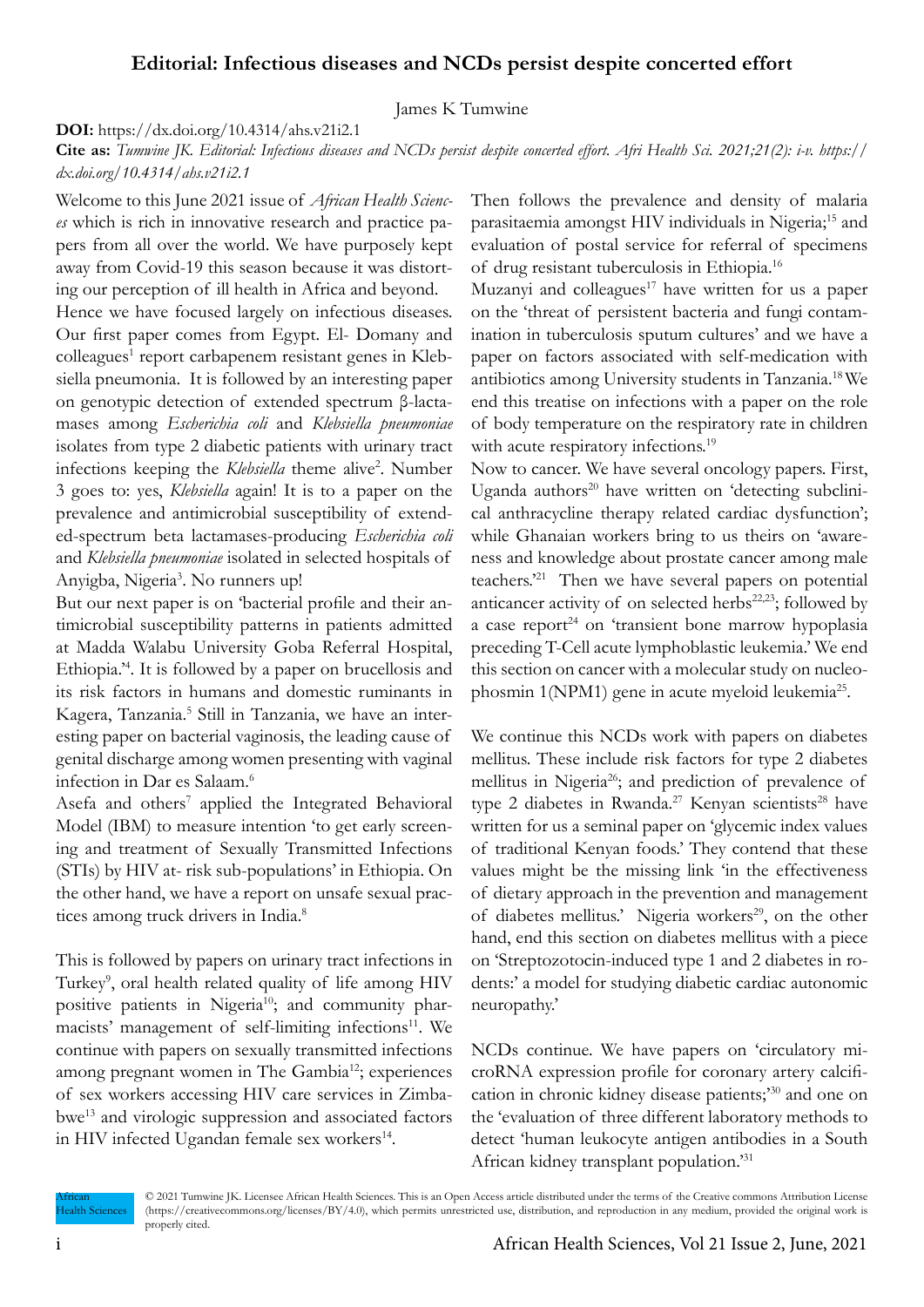Now to the clinical. Nigerian clinicians have a paper on the relationships between 'cardiovascular signs and neurological signs in asphyxiated neonates.'32 This paper is followed by several on sickle cell anemia: 'the burden of iron overload among non-chronically blood transfused preschool children<sup>33</sup>; disease severity and folate status<sup>34</sup>; utilization and provider-related barriers to the use of hydroxyurea in the treatment of sickle cell disease patients,<sup>35</sup> and psycho-social problems of adolescents with sickle-cell anaemia.36 The section ends with an interesting blood transfusion paper on the utility of 'home-made' reagent red blood cells for antibody screening during pre-transfusion compatibility testing in Uganda.<sup>37</sup>

We have several papers on injury: traumatic spinal cord injury and clinical complications;<sup>38</sup> acute kidney injury among medical and surgical in-patients in Ghana;<sup>39</sup> mortality and its determinants after fragility hip fractures from Egypt<sup>40</sup>; and risk factors for childhood injuries in Tanzania.41 ending with a study of sports medicine practices for athletes in Uganda.<sup>42</sup>

We bring you several papers on sexuality: a new grading system for female sexual dysfunction in Egyptian women<sup>43</sup>; and one on menstrual hygiene management among adolescent school girls in Nigeria.<sup>44</sup> A case report on refractory convulsive syncope in pregnancy and Takayasu's arteritis<sup>45</sup> ends that brief section on sexuality. Some reflections on mental health include: effects of black tea consumption on depression<sup>46</sup>; genetic influence of Apolipoprotein E gene ε2/ε3/ε4 isoforms on odds of mesial temporal lobe epilepsy<sup>47</sup>; and correlates of substance use among undergraduates in a low income country.48 A rare paper on 'psychological ailments and their treatment protocols based on a study of Swati traditional healers in Mpumalanga Province, in South Africa concludes the mental health section.<sup>49</sup>

The remaining papers are on diverse issues such as availability of low vision services in Ghana;<sup>50</sup> utilization and uptake of the UpToDate clinical decision support tool51 at Makerere University in Uganda<sup>51</sup>; hearing healthcare gaps in a semi-urban community in Nigeria<sup>52</sup>. A paper on 'upper gastrointestinal endoscopy findings in Uganda53; together with one on nutrition education on BMI-for-age in Ghanaian school-aged children<sup>54</sup>; and factors contributing to obesity and overweigh in Morocco<sup>55</sup> give a glimpse on some aspects of nutrition in the continent. The effect of call reminders, short message services (SMS) reminders, and SMS immunization facts on childhood routine vaccination timing and

completion in Nigeria<sup>56</sup> reminds us of the potential for innovative technology in the health sector in Africa. We end this reflection on the June 2021 issue of African Health Sciences on a high note: the 'clinical description and mutational profile of a Moroccan series of patients with Rubinstein Taybi syndrome.<sup>57</sup>.

We thank all our readers, authors, reviewers, our team of highly dedicated volunteers, collaborators, partners and colleagues for their immeasurable contribution to *African Health Sciences*: the home of truly free online publishing in Africa!

## **References**

1. El-Domany RA, El-Banna T, Sonbol F, Abu-Sayedahmed SH. Co-existence of NDM-1 and OXA-48 genes in Carbapenem Resistant Klebsiella pneumoniae clinical isolates in Kafrelsheikh, Egypt. *Afri Health Sci*. 2021;21(2). 489-496. https://dx.doi.org/10.4314/ ahs.v21i2.2

2. Elmi SYK, Ashour MS, Alsewy FZ, Azzam NFA-M. Phenotypic and genotypic detection of extended spectrum β-lactamases among Escherichia coli and Klebsiella pneumoniae isolates from type 2 diabetic patients with urinary tract infections. *Afri Health Sci*. 2021;21(2). 497-504. https://dx.doi.org/10.4314/ahs.v21i2.3

3. Mofolorunsho KC, Ocheni HO, Aminu RF, Omatola CA, Olowonibi OO. Prevalence and antimicrobial susceptibility of extended-spectrum beta lactamases-producing Escherichia coli and Klebsiella pneumoniae isolated in selected hospitals of Anyigba, Nigeria. *Afri Health Sci*. 2021;21(2). 505-512. https://dx.doi. org/10.4314/ahs.v21i2.4

4. Gemechu MM, Tadesse TA, Takele GN, Bisetegn FS, Gesese YA, Zelelie TZ. Bacterial profile and their antimicrobial susceptibility patterns in patients admitted at MaddaWalabu University Goba Referral Hospital, Ethiopia: a cross sectional study. *Afri Health Sci*. 2021;21(2). 513-522. https://dx.doi.org/10.4314/ahs.v21i2.5

5. Ntirandekura JB, Matemba LE, Kimera SI, Muma JB, Karimuribo ED. Brucellosis and its associated risk factors to humans and domestic ruminants in Kagera Ecosystem, Tanzania. *Afri Health Sci*. 2021;21(2). 523- 530. https://dx.doi.org/10.4314/ahs.v21i2.6

6. Majigo MV, Kashindye P, Mtulo Z, Joachim A. Bacterial vaginosis, the leading cause of genital discharge among women presenting with vaginal infection in Dar es Salaam, Tanzania. *Afri Health Sci*. 2021;21(2). 531- 537. https://dx.doi.org/10.4314/ahs.v21i2.7

7. Alemayehu WA, Maritz J, Roets L. Application of Integrated Behavioral Model (IBM) to measure intention to get early screening and treatment of Sexually Trans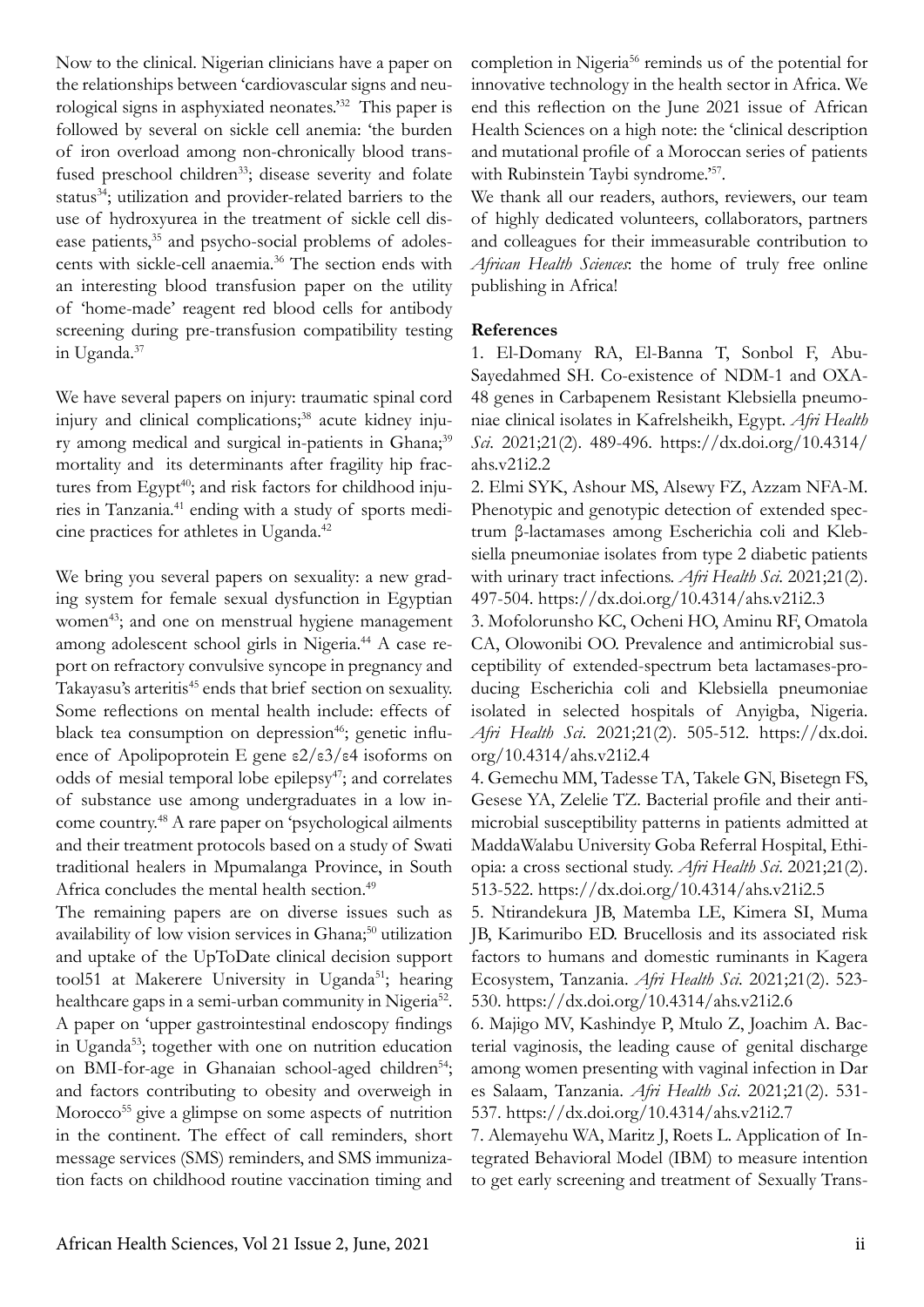mitted Infections (STIs) among HIV at- risk sub-populations in Ethiopia. *Afri Health Sci*. 2021;21(2). 538-546. https://dx.doi.org/10.4314/ahs.v21i2.8

8. Pundhir A, Shukla A, Goel AD, Pundhir P, Gupta MK, Parashar P, et al. Exploring unsafe sexual practices among truck drivers at Meerut District, India: a cross-sectional study. *Afri Health Sci*. 2021;21(2). 547- 556. https://dx.doi.org/10.4314/ahs.v21i2.9

9. Celep G, Özçelik HB. Evaluation of clinical, etiological and antimicrobial resistance profile of pediatric urinary tract infections in a secondary health care centre. *Afri Health Sci*. 2021;21(2). 557-565. https://dx.doi. org/10.4314/ahs.v21i2.10

10. Umeizudike KA, Osagbemiro BB, Daramola OO, Adeyemo TA. Oral health related quality of life among HIV positive patients attending two HIV outpatient clinics in Nigeria - a cross sectional study. *Afri Health Sci*. 2021;21(2). 566-575. https://dx.doi.org/10.4314/ ahs.v21i2.11

11. Akpan RM, Udoh EI, Akpan SE, Ozuluoha CC. Community pharmacists' management of self-limiting infections: a simulation study in Akwa Ibom State, South-South Nigeria. *Afri Health Sci*. 2021;21(2). 576- 584. https://dx.doi.org/10.4314/ahs.v21i2.12

12. Isara A, Baldeh A-K. Prevalence of sexually transmitted infections among pregnant women attending antenatal clinics in West Coast Region of The Gambia. *Afri Health Sci*. 2021;21(2). 585-592. https://dx.doi. org/10.4314/ahs.v21i2.13

13. Moyo I, Macherera M. The experiences of sex workers accessing HIV care services in Bulawayo, Zimbabwe. *Afri Health Sci*. 2021;21(2). 593-602. https://dx. doi.org/10.4314/ahs.v21i2.14

14. Owachi D, Anguzu G, Kigozi J, Cox J, Castelnuovo B, Semitala F, et al. Virologic suppression and associated factors in HIV infected Ugandan female sex workers: a cross-sectional study. *Afri Health Sci*. 2021;21(2). 603-613. https://dx.doi.org/10.4314/ahs.v21i2.15

15. Jemikalajah JD, Anie CO, Enwa FO. Prevalence and density of malaria parasitaemia amongst HIV Individuals in Warri, Nigeria. *Afri Health Sci*. 2021;21(2). 614- 618. https://dx.doi.org/10.4314/ahs.v21i2.16

16. Gebregergs GB, Sinishaw MA, Shiferaw MB, Antife T, Assefa M, Fiseha D, et al. Evaluation of the postal service for referral of specimen of drug resistance tuberculosis in Amhara region, Ethiopia; mixed method. *Afri Health Sci*. 2021;21(2). 619-627. https://dx.doi. org/10.4314/ahs.v21i2.17

17. Muzanyi G, Peace A, Wamuntu B, Joseph A, Nassali J. The threat of persistent bacteria and fungi contamination in tuberculosis sputum cultures. *Afri Health Sci*.

2021;21(2). 628-632. https://dx.doi.org/10.4314/ahs. v21i2.18

18. Chuwa BB, Njau LA, Msigwa KI, Shao E. Prevalence and factors associated with self medication with antibiotics among University students in Moshi Kilimanjaro Tanzania. *Afri Health Sci*. 2021;21(2). 633-639. https://dx.doi.org/10.4314/ahs.v21i2.19

19. Ozdemır B, Yalçın SS. The role of body temperature on respiratory rate in children with acute respiratory infections. *Afri Health Sci*i. 2021;21(2). 640-646. https:// dx.doi.org/10.4314/ahs.v21i2.20

20. Zhang W, Azibani F, Okello E, Kayima J, Walusansa V, Orem J, et al. Rational and design of SATRACD study: detecting subclinical anthracycline therapy related cardiac dysfunction in low income country. *Afri Health Sci*. 2021;21(2). 647-654. https://dx.doi.org/10.4314/ ahs.v21i2.21

21. Asare B Y-A, Ackumey MM. Awareness and knowledge about prostate cancer among male teachers in the Sunyani Municipality, Ghana. *Afri Health Sci*. 2021;21(2). 655-662. https://dx.doi.org/10.4314/ahs.v21i2.22

22. Ndlovu MJ, Bagla VP, Mokgotho MP, Makgatho ME, Matsebatlela TM. Potential anticancer activity of Acetone extracts of Toona cilliata, Seriphium plumosum and Schkuhria pinnata on HeLa cervical cancer cells. *Afri Health Sci*. 2021;21(2). 663-672. https://dx. doi.org/10.4314/ahs.v21i2.23

23. Ndiokwelu UF, Ogunkanmi LA, Minari JB, Uzoma IC. Allium sativum aqueous extract does not have chemo-protective effect on etoposide induced therapy-related DNA damage leading to Acute Myeloid Leukemia in albino-wistar rats. *Afri Health Sci*. 2021;21(2). 673-682. https://dx.doi.org/10.4314/ahs.v21i2.24

24. Naturinda E, George P, Ssenyondwa J, Bakulumpagi D, Lubega J, Wasswa P. Transient bone marrow hypoplasia preceding T-Cell acute lymphoblastic leukemia: a case report. *Afri Health Sci*. 2021;21(2). 683-686. https://dx.doi.org/10.4314/ahs.v21i2.25

25. Othman GO, Mohammad NS, Saeed CH. Molecular study of Nucleophosmin 1(NPM1) gene in acute myeloid leukemia in Kurdish population. *Afri Health Sci*. 2021;21(2). 687-692. https://dx.doi.org/10.4314/ahs. v21i2.26

26. Iheanacho CO, Osoba DO, Eze UIH. Evaluation of predominant risk factors for type 2 diabetes mellitus among out-patients in two Nigerian secondary health facilities. *Afri Health Sci*. 2021;21(2). 693-701. https:// dx.doi.org/10.4314/ahs.v21i2.27

27. Dukunde A, Ntaganda JM, Kasozi J, Nzabanita J. Prediction of prevalence of type 2 diabetes in Rwanda using the metropolis-hasting sampling. *Afri Health Sci*.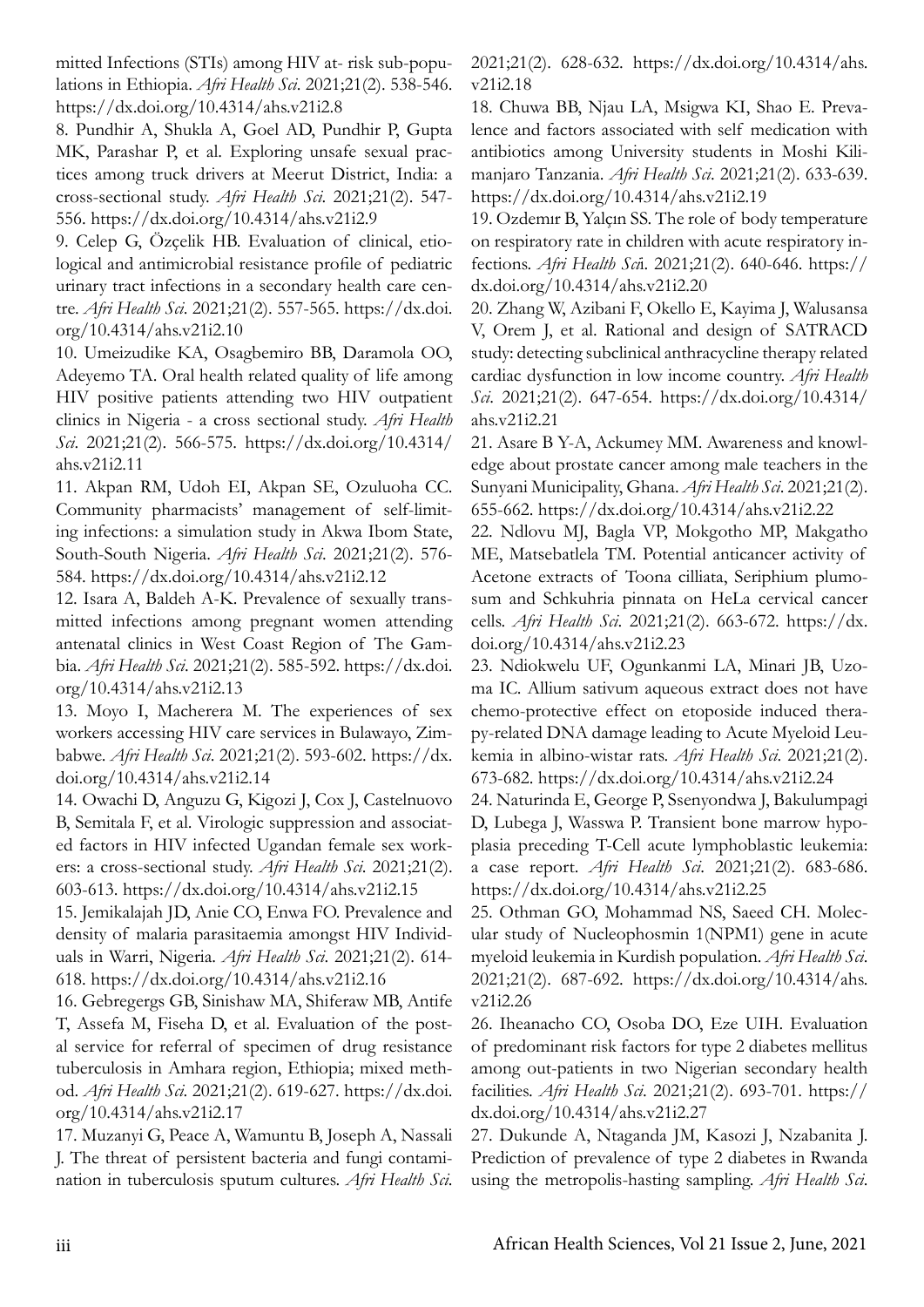2021;21(2). 702-709. https://dx.doi.org/10.4314/ahs. v21i2.28

28. Ebere R, Imungi J, Kimani V. Glycemic index values of traditional Kenyan foods: the missing link in the effectiveness of dietary approach in the prevention and management of diabetes mellitus in Kenya. *Afri Health Sci*. 2021;21(2). 710-718. https://dx.doi.org/10.4314/ ahs.v21i2.29

29. Akinlade OM, Owoyele BV, Soladoye AO. Streptozotocin-induced type 1 and 2 diabetes in rodents: a model for studying diabetic cardiac autonomic neuropathy. *Afri Health Sci*. 2021;21(2). 719-727. https:// dx.doi.org/10.4314/ahs.v21i2.30

30. Vijayaraghavan B, Jeyamohan S, Padmanabhan G, Velangann AJ, Ramanathan K. Circulatory microR-NA expression profile for coronary artery calcification in chronic kidney disease patients. *Afri Health Sci*. 2021;21(2). 728-734. https://dx.doi.org/10.4314/ahs. v21i2.31

31. Kwofie L, Anderson R, Steel H, Meyer PWA. Evaluation of three different laboratory methods to detect preformed human leukocyte antigen antibodies in a South African kidney transplant population. *Afri Health Sci*. 2021;21(2). 735-742. https://dx.doi.org/10.4314/ ahs.v21i2.32

32. Issa A, Abdulkadir MB, Adesiyun OO, Owolabi B, Suberu H, Alabi KO, et al. Relationships between cardiovascular signs and neurological signs in asphyxiated neonates in Ilorin, North Central Nigeria. *Afri Health Sci*. 2021;21(2). 743-752. https://dx.doi.org/10.4314/ ahs.v21i2.33

33. Olufemi AS, Folashade AA, Adetutu OT. Burden of iron overload among non-chronically blood transfused preschool children with sickle cell anaemia. *Afri Health Sci*. 2021;21(2). 753-758. https://dx.doi.org/10.4314/ ahs.v21i2.34

34. Nnajekwu UC, Nnajekwu CO, Onukwuli VO, Uwaezuoke NA, Ezenwosu OU, Ikefuna AN, et al. Relationship between disease severity and folate status of children with sickle cell anaemia in Enugu, South East Nigeria. *Afri Health Sci*. 2021;21(2). 759-764. https:// dx.doi.org/10.4314/ahs.v21i2.35

35. Ofakunrin AOD, Okpe ES, Afolaranmi TO, Olaosebikan RR, Kanhu PU, Adekola K, et al. Level of utilization and provider-related barriers to the use of hydroxyurea in the treatment of sickle cell disease patients in Jos, North-Central Nigeria. *Afri Health Sci*. 2021;21(2). 765-774. https://dx.doi.org/10.4314/ahs. v21i2.36

36. Adegboyega LO. Psycho-social problems of adolescents with sickle-cell anaemia in Ekiti State, Nigeria. *Afri Health Sci*. 2021;21(2). 775-781. https://dx.doi. org/10.4314/ahs.v21i2.37

37. Natukunda B, Wagubi R, Taremwa I, Okongo B, Mbalibulha Y, Teramura G, et al. The utility of 'homemade' reagent red blood cells for antibody screening during pre-transfusion compatibility testing in Uganda. *Afri Health Sci*. 2021;21(2). 782-787. https://dx.doi. org/10.4314/ahs.v21i2.38

38. Moshi HI, Sundelin GG, Sahlen KG, Sörlin AVM. A one-year prospective study on the occurrence of traumatic spinal cord injury and clinical complications during hospitalisation in North-East Tanzania. *Afri Health Sci*. 2021;21(2). 788-794. https://dx.doi.org/10.4314/ ahs.v21i2.39

39. Ephraim RKD, Awuku YA, Tetteh-Ameh I, Baffe C, Aglagoh G, Ogunajo VA, et al. Acute kidney injury among medical and surgical in-patients in the Cape Coast Teaching Hospital, Cape Coast, Ghana: a prospective cross-sectional study. *Afri Health Sci*. 2021;21(2). 795- 805. https://dx.doi.org/10.4314/ahs.v21i2.40

40. Abdelnasser MK, Khalifa AA, Amir KG, Hassan MA, Eisa AA, El-Adly WY, et al. Mortality incidence and its determinants after fragility hip fractures: a prospective cohort study from an Egyptian level one trauma center. *Afri Health Sci*. 2021;21(2). 806-816. https:// dx.doi.org/10.4314/ahs.v21i2.41

41. Moshiro R, Furia FF, Massawe A, Mmbaga EJ. Pattern and risk factors for childhood injuries in Dar es Salaam, Tanzania. *Afri Health Sci*. 2021;21(2). 817-825. https://dx.doi.org/10.4314/ahs.v21i2.42

42. Lubega SK, Makubuya T, Muwonge H, Lambert M. A descriptive prospective study of sports medicine practices for athletes in Uganda. *Afri Health Sci*. 2021;21(2). 826-834. https://dx.doi.org/10.4314/ahs. v21i2.43

43. Ismail SA, Abdel-Azim NE, Saleh MA, Mohamed AA, Yosef AH, Abbas AM. A new grading system for female sexual dysfunction based on the female sexual function index in Egyptian women: a cross-sectional study. *Afri Health Sci*. 2021;21(2). 835-841. https://dx. doi.org/10.4314/ahs.v21i2.44

44. Nnennaya EU, Atinge S, Dogara SP, Ubandoma RJ. Menstrual hygiene management among adolescent school girls in Taraba State, Nigeria. *Afri Health Sci*. 2021;21(2). 842-851. https://dx.doi.org/10.4314/ahs. v21i2.45

45. Alobo G, Nahurira V, Omona V, Bayo P, Olum S. Refractory convulsive syncope in pregnancy: a rare presentation of Takayasu's arteritis - a case report and literature review. *Afri Health Sci*. 2021;21(2). 852-857. https://dx.doi.org/10.4314/ahs.v21i2.46